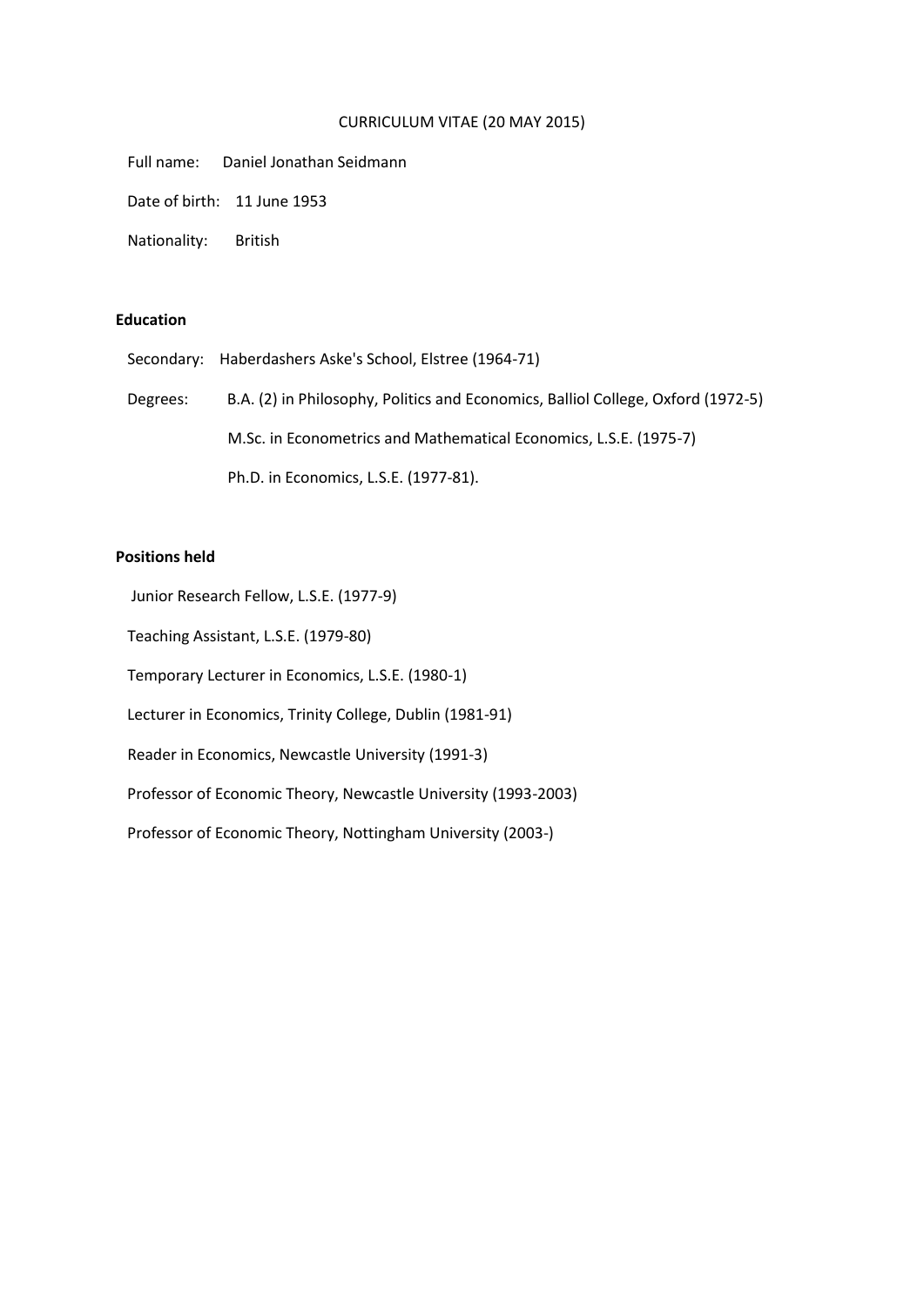## **PUBLICATIONS**

Review of K. Laitner "A Theory of the Multiproduct Firm" *Economica* 1982, Vol. 49, pp. 100-101.

"Asymmetric Price Adjustment" *Economics Letters* 1982, Vol. 10, pp. 17-21.

"Target Buffer Stocks" *European Economic Review* 1985, Vol. 27, pp. 165-182.

"Anticipatory Pricing with Negligible Uncertainty" *Economics Letters* 1987, Vol. 25, pp. 213-216.

 "Incentives for Information Production and Disclosure: Comment" *Quarterly Journal of Economics* 1987, Vol. 102, pp. 445-452.

 "Industry Factor Demand Curves can be Upward Sloping" *Economic Journal* 1987, Vol. 97, pp. 746- 748.

 "The Impact of Interest Rates on Price and Supply" *Canadian Journal of Economics* 1987, Vol. 20, pp. 625-633.

"The Distribution of Power in Dail Eireann" *Economic and Social Review* 1987, Vol. 19, pp. 61-68.

 "The Real Effects of Nominal Price Rigidity" *European Economic Review* 1989, Vol. 33, pp. 1831- 1838.

 "A Strategic Motivation for Commodity Bundling" *Journal of Industrial Economics* 1990, Vol. 33, pp. 283-298 (with Jose Carbajo and David de Meza).

"Transactions/List Pricing" *Econometrica* 1990, Vol. 58, pp. 621-636.

 "Effective Cheap Talk with Conflicting Interests" *Journal of Economic Theory* 1990, Vol. 50, pp. 445- 458.

 "Bundling as a Facilitating Device: A Reinterpretation of Leverage Theory" *Economica* 1991, Vol. 58, pp. 491-499.

 "Why are Idiosyncratic Goods Produced to Order?" *Journal of Economic Theory* 1992, Vol. 56, pp. 228-232.

 "Cheap Talk Games may have Unique, Informative Equilibria" *Games and Economic Behavior* 1992, Vol. 4, pp. 422-425.

 "Deadline Effects and Inefficient Delay in Bargaining Games with Endogenous Commitment" *Journal of Economic Theory* 1993, Vol. 60, pp. 306-321 (with Chaim Fershtman).

 "Organizational Change and Hysteresis in British Manufacturing: A Perspective from the Donovan Commission Report" *Economica* 1995, Vol. 62, 507-520.

 "Strategic Information with Verifiable Messages" *Econometrica* 1997, Vol. 65, pp. 163-169 (with Eyal Winter).